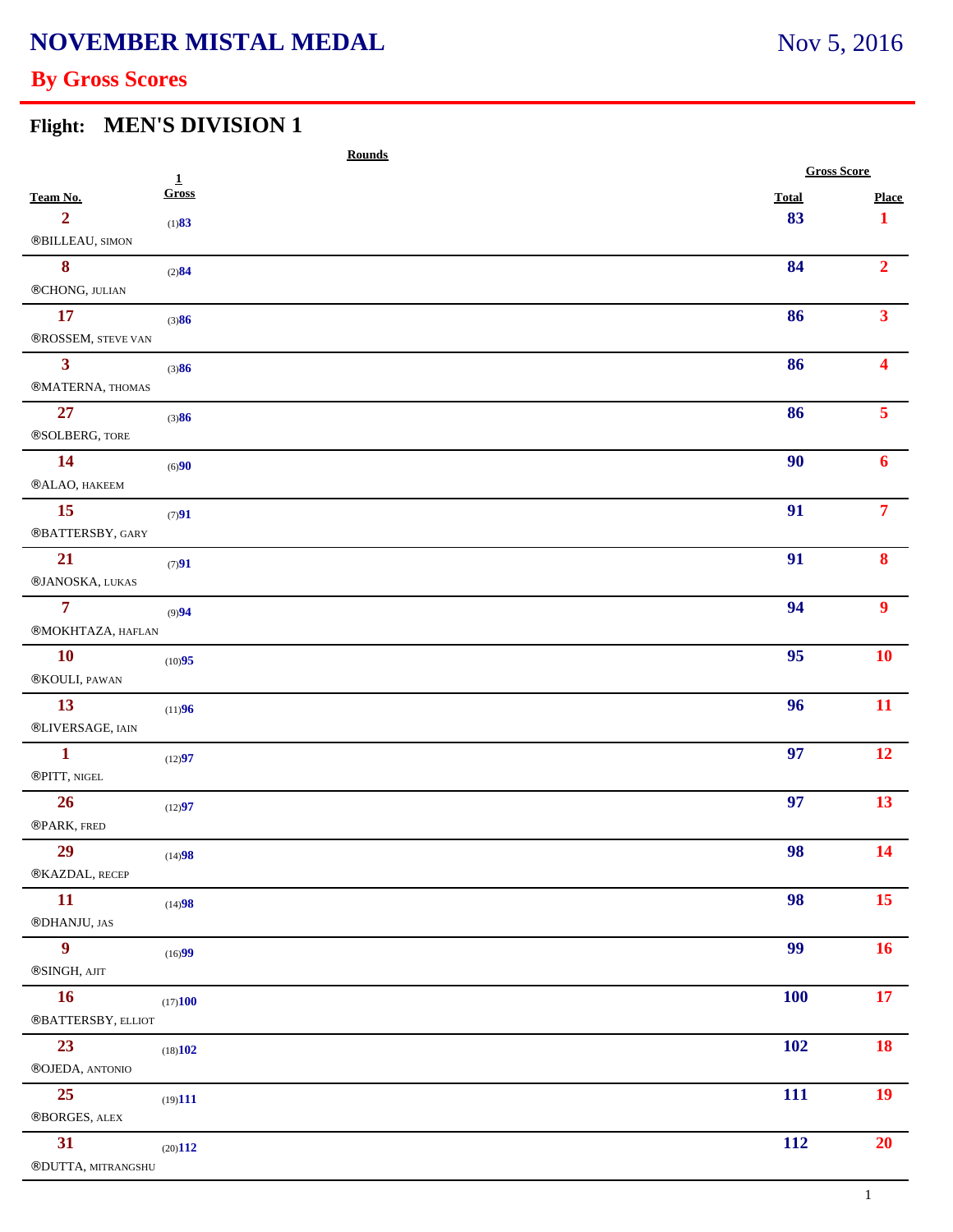## **NOVEMBER MISTAL MEDAL**

# Nov 5, 2016

## **By Gross Scores**

#### **Flight: MEN'S DIVISION 1**

|                       |         | <b>Rounds</b> |                    |              |              |
|-----------------------|---------|---------------|--------------------|--------------|--------------|
|                       |         |               | <b>Gross Score</b> |              |              |
| Team No.              | Gross   |               |                    | <b>Total</b> | <b>Place</b> |
| 22                    | (21)114 |               |                    | 114          | 21           |
| ®MORENO, CARLOS       |         |               |                    |              |              |
| 28                    | (9,999) |               |                    | v            |              |
| <b>®MUSTOE, CHRIS</b> |         |               |                    | Withdrawn    |              |